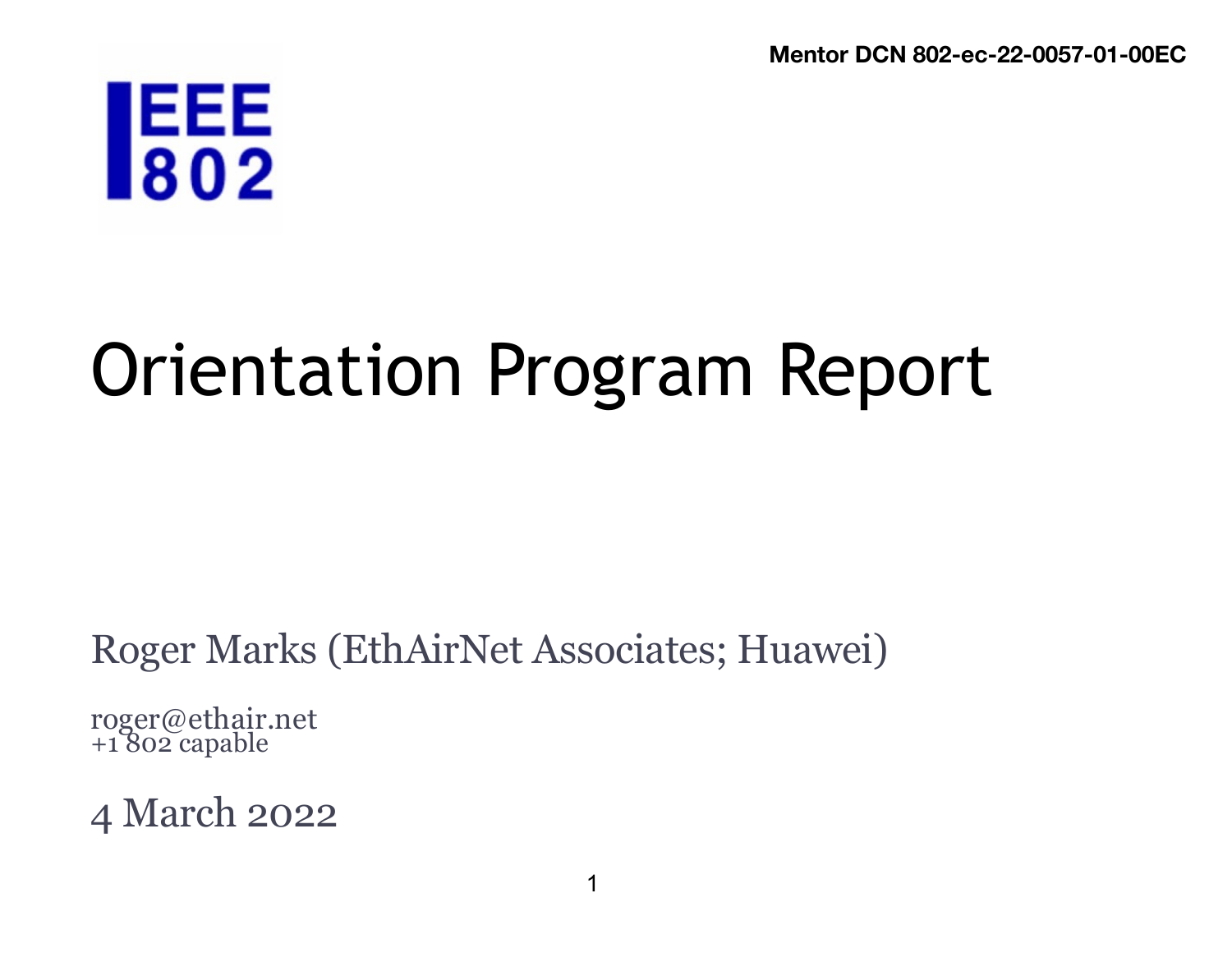## IEEE 802 Orientation slides

## • Current IEEE 802 Orientation slides:

- <https://mentor.ieee.org/802-ec/dcn/20/ec-20-0023-04.pptx>
- See als[o http://www.ieee802.org/orientation.shtm](http://www.ieee802.org/orientation.shtml)l
- Updated 4 November 2021
	- voice audio explanations embedded into slides (pptx)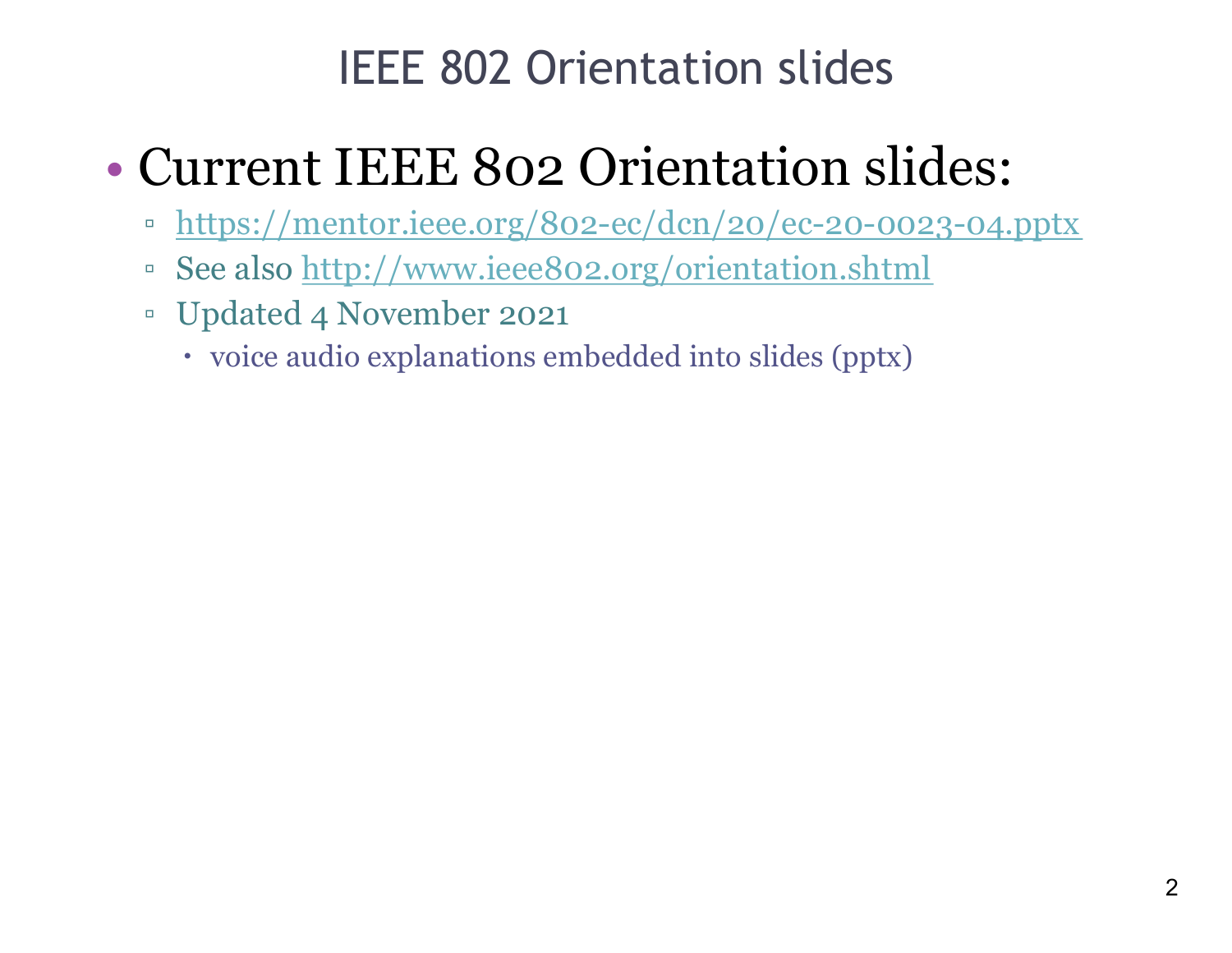## **Orientation**

- IEEE 802 Orientation slides are the basis of the IEEE 802 Orientation meeting, normally held Monday 09-10:00 each 802 Plenary Session
- Historically, assignment of presenter was rotated among 802 Working Groups
- Current Second Vice Chair invites specific presenters
	- additional volunteers from larger Working Groups

## • Web-based presentations

- 2020-07-08, 09;00-10:30 ET
- $\degree$  2020-10-28, 10:00-11:30 ET
- □ 2021-07-06, 10:00-11:30 ET
- □ 2021-11-05, 10:00-11:30 ET
- $\degree$  2022-03-04, 10:00-11:30 ET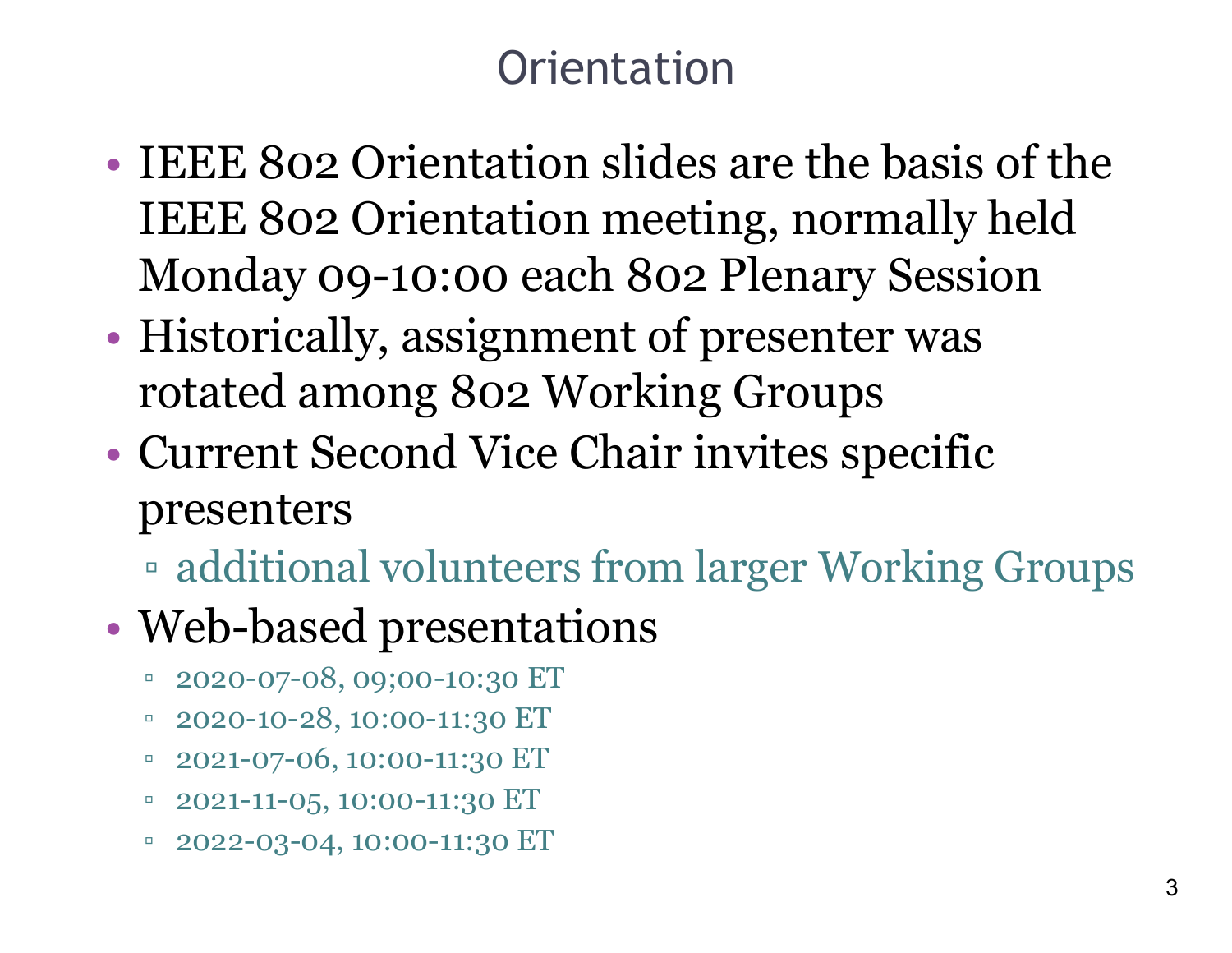## Orientation History

| <b>Plenary Date</b>                                                                    | <b>Presenter</b>    | <b>Presenter Role</b> |
|----------------------------------------------------------------------------------------|---------------------|-----------------------|
| 2018-07-09                                                                             | Hyeong-Ho<br>Lee    | 802.21 Vice Chair     |
| 2018-11-12                                                                             | Oliver<br>Holland   | 802.22 Vice Chair     |
| 2019-03-11                                                                             | Ben Wolfe           | 802.24 Vice Chair     |
| 2019-07-15                                                                             | <b>Max Riegel</b>   | 802.1 TG Chair        |
| 2019-11-11                                                                             | <b>Jessy Rouyer</b> | 802.1 Secretary       |
| 2020-03                                                                                |                     |                       |
| 2020-07-08<br>2020-10-28<br>2021-03-01<br>2021-07-06<br>$2021 - 11 - 05$<br>2022-03-04 | <b>Roger Marks</b>  | <b>EC</b> Mentoring   |